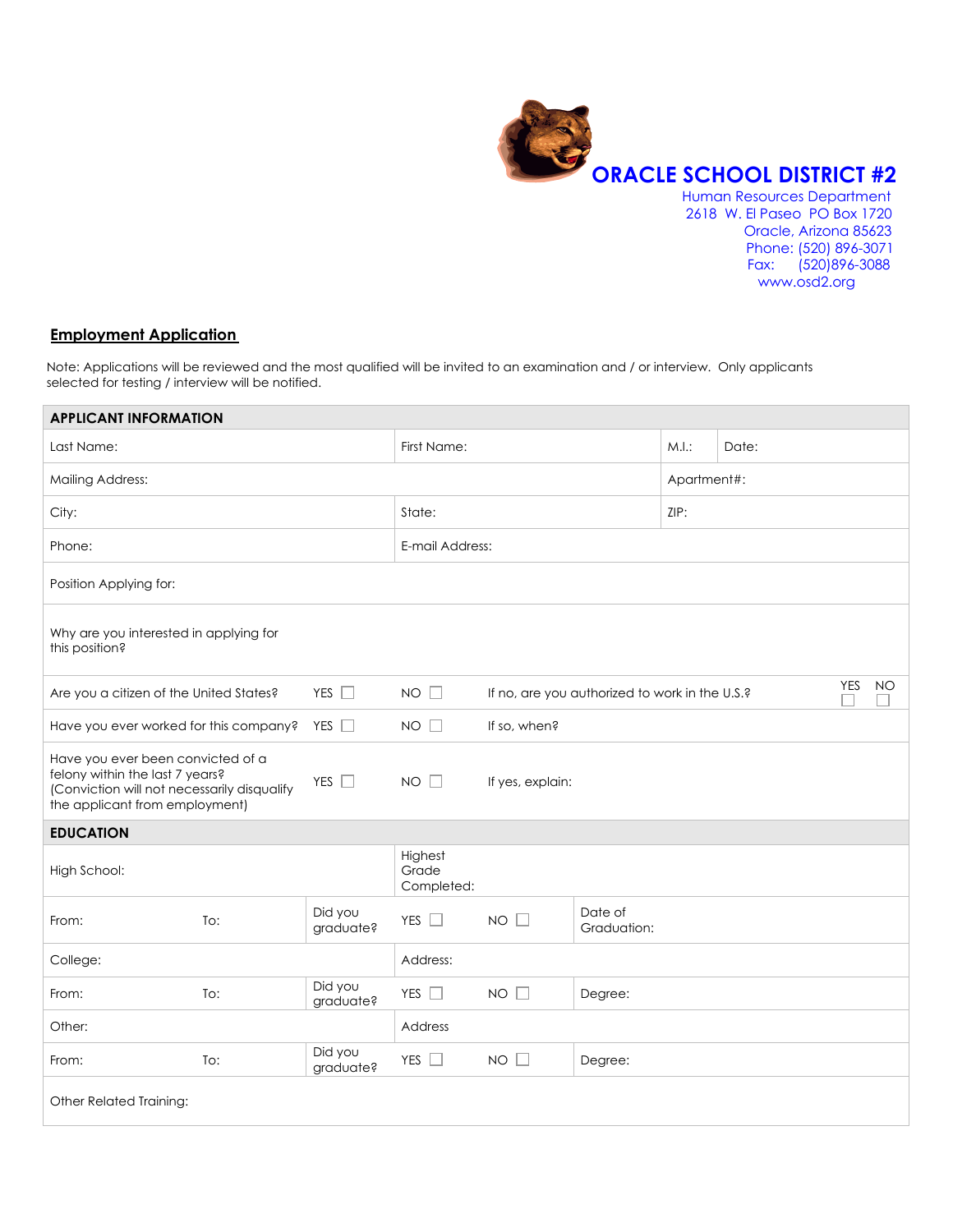# **JOB EXPERIENCE REFERENCES:**

Please list three professional references, excluding friends and family members whom have specific knowledge of your skills in the job for *which you are applying.* 

| <b>REFERENCE NUMBER 1:</b> |               |  |  |
|----------------------------|---------------|--|--|
| Full Name:                 | Relationship: |  |  |
| Company:                   | Phone:        |  |  |
| Address:                   |               |  |  |
| <b>REFERENCE NUMBER 2:</b> |               |  |  |
| Full Name:                 | Relationship: |  |  |
| Company:                   | Phone:        |  |  |
| Address:                   |               |  |  |
| <b>REFERENCE NUMBER 3:</b> |               |  |  |
| Full Name:                 | Relationship: |  |  |
| Company:                   | Phone:        |  |  |
| Address:                   |               |  |  |

# **ADDITIONAL EXPERIENCE:**

List useful experiences, qualifications or skills that relate to the position for which you are applying. (Examples: volunteer work, shorthand *speed, publications, boards or commissions served, etc.)* 

#### ACKNOWLEDGEMENT OF APPLICANT READ THIS PARAGRAPH BEFORE SIGNING THIS APPLICATION

A. Every answer I have provided on this application is both complete and truthful. I understand and agree that:

- a. If any information is omitted from or not completed on this application, or if any false information is furnished, the District will reject my application.
- b. If any false information is furnished, I will be ineligible for any future consideration for employment and may be subject to criminal prosecution, and
- c. If I am employed by the District, I may be dismissed from employment, criminally prosecuted, and if certified, my certificate may be revoked, if it is later determined that I have furnished false information on this application.
- B. Carefully read the attached page titled: *Applicant Questions* and answer in its entirety.
- C. I authorize the Oracle School District #2 to contact such persons as it deems necessary and inquire about my personal or educational background, work experience, character and personality.

| Signature: | Date: |  |
|------------|-------|--|
| ೧೦ /       |       |  |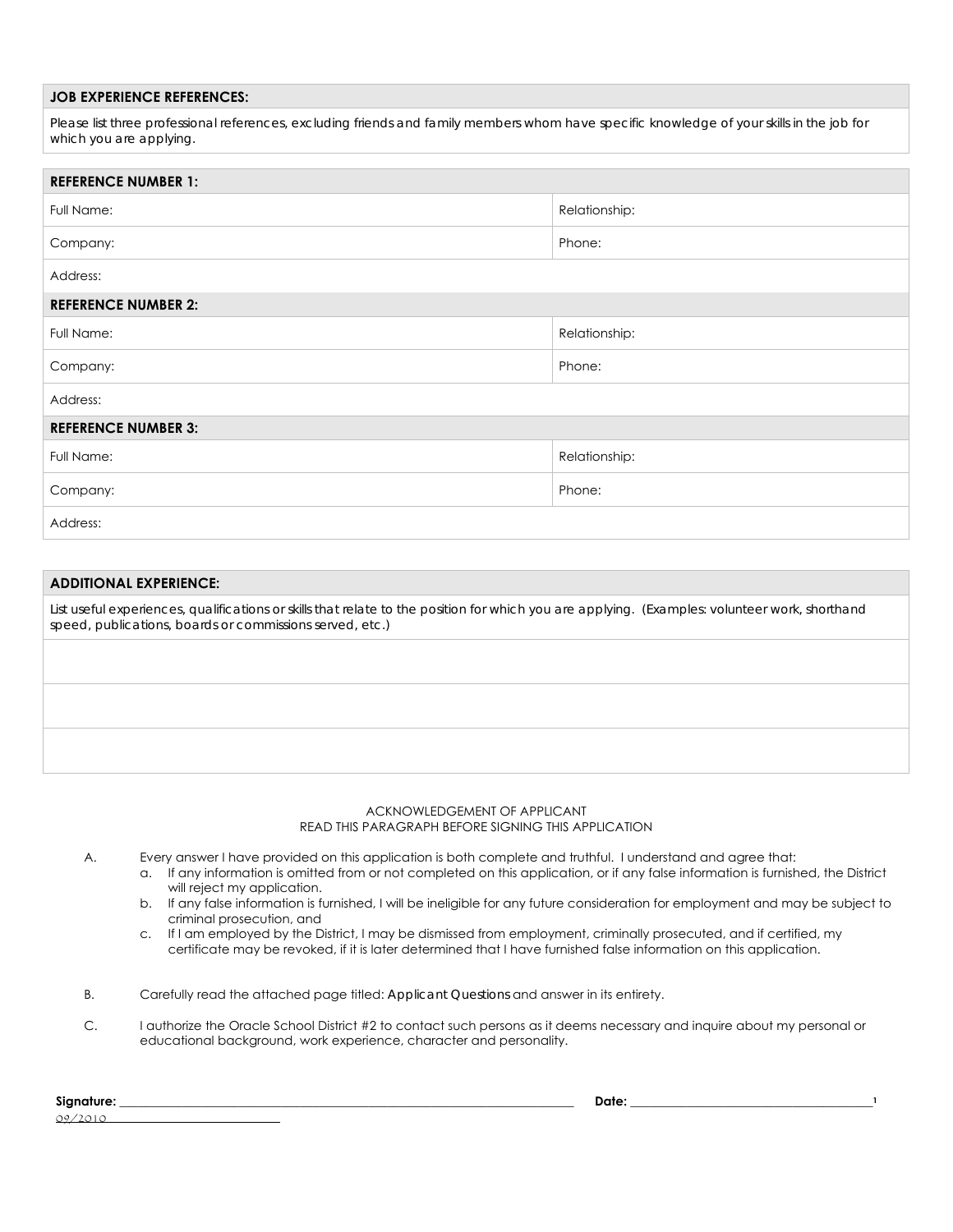# **EMPLOYMENT EXPERIENCE**  List in reverse order starting with your present or last job. List each promotion as a separate job. Include self-employment and relevant volunteer work. Under "responsibilities," describe exactly what job you performed. List tasks in order of importance, with the most important task first. All information that you wish to be considered must be recorded on the application or continuation sheet. Resumes will only serve as a supplement to the completed application. **Current or Last Employer:** Phone : Address Supervisor Job Title Startin g Salary \$ Ending Salary \$ **Responsibilities** From To Reason for Leaving May we contact your previous supervisor for a reference? The contact your provides supervisor for a set of the YES  $\Box$  NO **Previous Employer: Employer: Phone** Address Supervisor Job Title **Startin** g Salary \$ Ending Salary \$ Responsibilities From To Reason for Leaving May we contact your previous supervisor for a reference? YES NO **Previous Explorer:**<br> **Employer:**<br>
Phone Address Supervisor Job Title **Startin** g Salary \$ Ending Salary \$ Responsibilities From To Reason for Leaving May we contact your previous supervisor for a reference? YES NO **MILITARY SERVICE**  Branch To and the state of the state of the state of the state of the state of the state of the state of the state of the state of the state of the state of the state of the state of the state of the state of the state of Rank at Discharge Type of Discharge Type of Discharge Type of Discharge Type of Discharge Type of Discharge Type of Discharge Type of Discharge Type of Discharge Type of Discharge Type of Discharge Type of Discharge Type o If other than honorable, explain **LANGUAGE PROFICIENCY** (OTHER THAN ENGLISH): INDICATE "E" FOR EXCELLENT, "G" FOR GOOD, "F" FOR FAIR: Language: Speak: Speak: Read: Read: Write: Language: Speak: Speak: Read: Read: Write: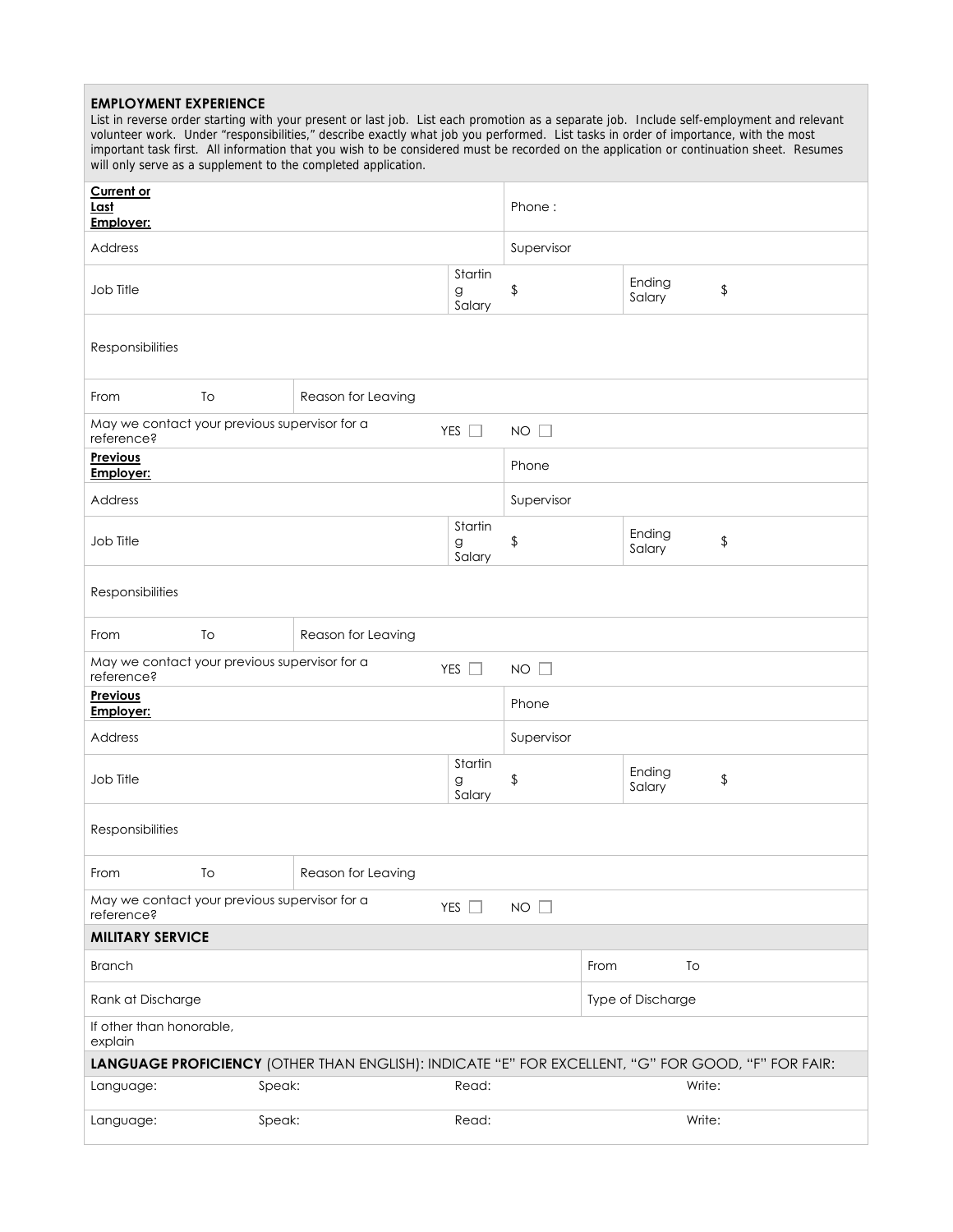# **Oracle School District #2**

### **Applicant Questions**

"YES" answers to the following four (4) questions will not necessarily result in denial of an employment offer or employment. The Oracle School District #2 will consider all circumstances, including the date and nature of events which have led to the actions described below. Your written explanation will assist The Oracle School District #2 in determining your eligibility and suitability for employment. Attach additional sheets if necessary.

1. Have you ever been convicted of, admitted committing, or are you awaiting trial for any crime (excluding only minor traffic violations NOT involving any allegation of drug or alcohol impairment)? You must answer "YES" even if the matter was later dismissed, deferred, vacated or expunged. If you answer "YES" you must provide dates of the proceedings, the court where the proceedings occurred, a statement of the accusation against you and the final disposition of the case(s).

|                                      |                     | Explanation: |
|--------------------------------------|---------------------|--------------|
| $\overline{\phantom{a}}$<br>YES<br>_ | _<br><b>NO</b><br>- |              |
|                                      |                     |              |

2. Have you ever dismissed (fired) from any job, or resigned at the request of your employer, or while charges against you or an investigation of your behavior was pending? You must answer "YES" even if the matter was later resolved with any form of settlement or severance agreement, regardless of its terms. If you answer "YES" you must provide the date of termination of employment, the name, address and telephone number of the employer(s) and a statement of the alleged reasons for termination.

|            |           | Explanation: |
|------------|-----------|--------------|
| <b>YES</b> | <b>NO</b> |              |
|            |           |              |

3. Have you ever had any license or certificate of any kind (teaching certificate or otherwise) revoked or suspended, or have you in any way been sanctioned by, or is any charge or complaint now pending against before any licensing, certification or other regulatory agency or body, public or private? If you answer "YES" you must provide the dates of proceedings, name, address and telephone number of the agency or body where proceedings took place, a statement of the accusations against you and the final disposition.

|           |           | Explanation: |
|-----------|-----------|--------------|
| YES<br>__ | <b>NO</b> |              |
|           |           |              |

4. Are you now being investigated for any alleged misconduct or other alleged grounds for discipline by any licensing, certification or other regulatory body (teacher certification or otherwise) or by your current or any previous employer? If you answer "YES" you must provide the name, address and telephone number of the employer or licensing body and a statement of the accusations against you.

|     |           | Explanation: |
|-----|-----------|--------------|
| YES | <b>NO</b> |              |
|     |           |              |